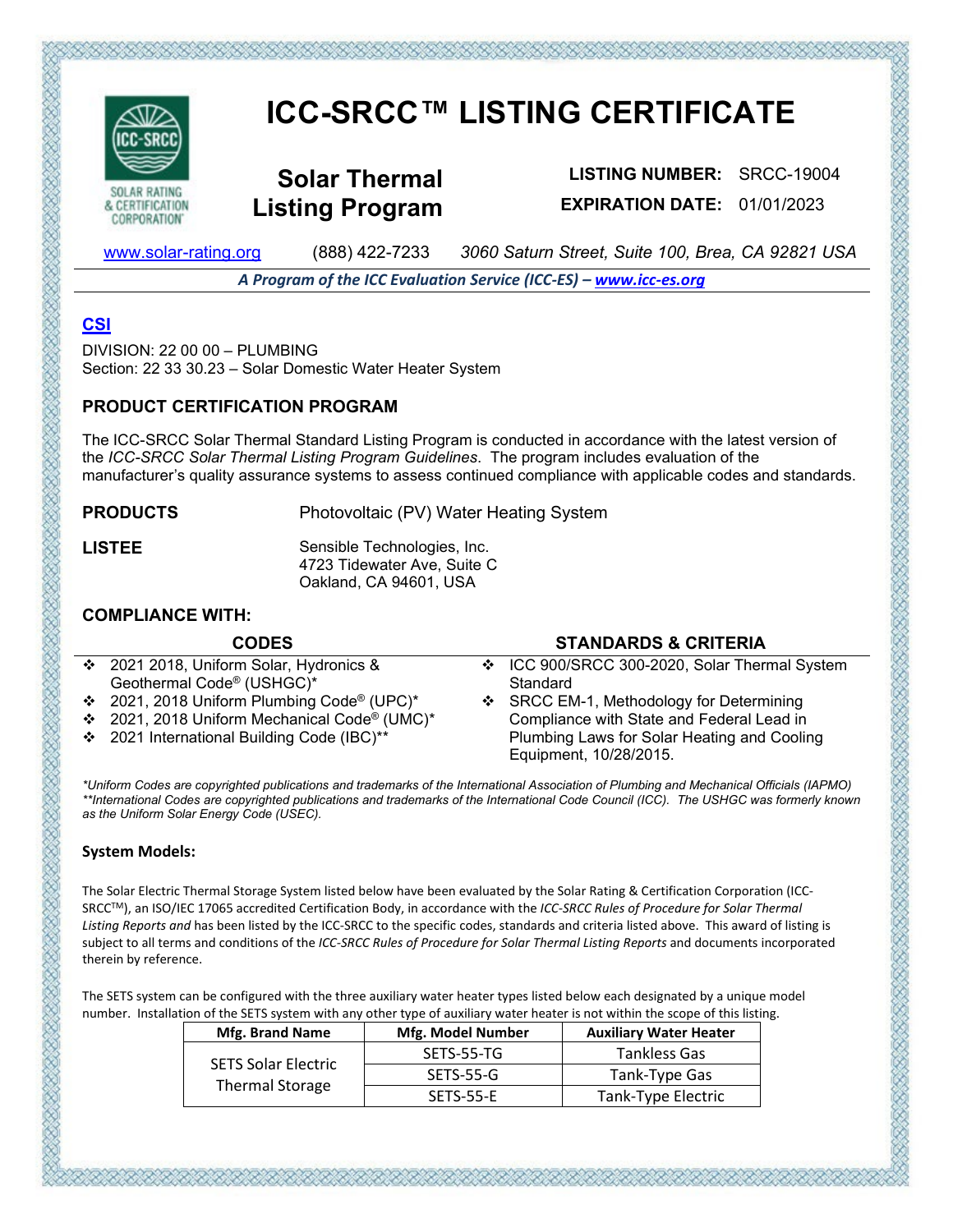PV Water heating systems listed under the ICC-SRCC™ Solar Heating & Cooling Listing Program include the assembly of components that convert solar radiation to thermal energy in a fluid. In this case, the system is comprised of the PV modules, tanks, auxiliary water heaters, inverter, and controllers and all associated cabling and connectors. The SETS 55 systems were evaluated with the components specified by the manufacturer below. Component substitution is only permitted where all specified criteria are satisfied and as allowed by the manufacturer and local codes. Where N/A is specified, no substitution is permitted.

#### **Components List:**

| Component                                                                   | Qty                                                                                               | <b>Evaluated</b>                                             | *Specified Criteria for Substitution                                                                                                                                    |  |
|-----------------------------------------------------------------------------|---------------------------------------------------------------------------------------------------|--------------------------------------------------------------|-------------------------------------------------------------------------------------------------------------------------------------------------------------------------|--|
|                                                                             |                                                                                                   | Component                                                    |                                                                                                                                                                         |  |
| <b>Photovoltaic Modules</b>                                                 | 8                                                                                                 | Sunpower SPR X21-<br>350-BLK-E-AC                            | Listed and labeled to UL 1703 or UL 61730<br>Fire Rating (US) Type 1, as defined in each<br>standard. Output of each PV module must<br>be compatible with the inverter. |  |
| <b>Inverters</b>                                                            | 8                                                                                                 | Enphase<br>Microintervers<br>IQ7XS-96-ACM-US                 | Listed and labeled to UL 1741 and as<br>specified by the manufacturer.                                                                                                  |  |
| <b>Tank</b>                                                                 | $\mathbf{1}$                                                                                      | SETS-55 with integral<br>controller and heating<br>elements. | No substitution. Replacement electrical<br>heating elements shall be selected and<br>installed as specified by the<br>manufacturer.                                     |  |
| <b>Tempering</b><br>(Thermostatic Mixing)<br>Valve                          | $\mathbf{1}$                                                                                      | ESBE 34" 193B1502<br>tempering valve<br>with thermometer     | Listed and labeled to ASSE 1017, NSF 61<br>and NSF 372; As specified by the<br>manufacturer.                                                                            |  |
| <b>Expansion Tank</b>                                                       | $\mathbf{1}$                                                                                      | ESBE DXT-18, 5-gal.<br>expansion tank                        | Listed and labeled to NSF 61 and NSF 372,<br>and as specified by the manufacturer.                                                                                      |  |
| <b>Recirculation Pump</b>                                                   | $\mathbf{1}$                                                                                      | Aquamotion<br>AMH <sub>2</sub> k-RN                          |                                                                                                                                                                         |  |
| <b>Temperature and</b><br><b>Pressure Relief Valve</b>                      | $\mathbf{1}$                                                                                      | <b>Watts Model 100XL</b>                                     | Listed and labeled to ANSI Z21.22, with a<br>125°F setpoint and as specified by the<br>manufacturer.                                                                    |  |
| <b>Piping and Fittings</b><br><b>Ball and Check Valves</b><br><b>Gauges</b> | Listed and labeled to NSF 61 and NSF 372, and as specified by the manufacturer<br>and local code. |                                                              |                                                                                                                                                                         |  |

## **INSTALLATION**

The Solar Electric Thermal Storage System (SETS) must be installed in accordance with the manufacturer's published installation instruction, applicable local code(s) and this listing. Where differences exist, the instructions in this listing must govern.

- 1. All wiring, connections, components and labeling shall be sized and installed in accordance with the National Electrical Code (NFPA 70) and as specified by the manufacturer. This listing does not assess compliance with the NEC or include electrical safety testing.
- 2. All components of the system which may require periodic examination, adjustment, service and or maintenance must be easily and safely accessible by the owner in accordance with local codes.
- 3. Interconnection of the auxiliary water heating system to the solar energy system shall be made in a manner which will not result in excessive temperature or pressure in the auxiliary system or bypassing of safety devices of the auxiliary system.
- 4. Structural supports shall be selected and installed in such a manner that thermal expansion of the modules and appurtenances will not cause damage to the modules, structural framing or building.

Listing # SRCC-19004 Copyright © 2022 Solar Rating and Certification Corporation, ™ All rights reserved. Page 2 of 3